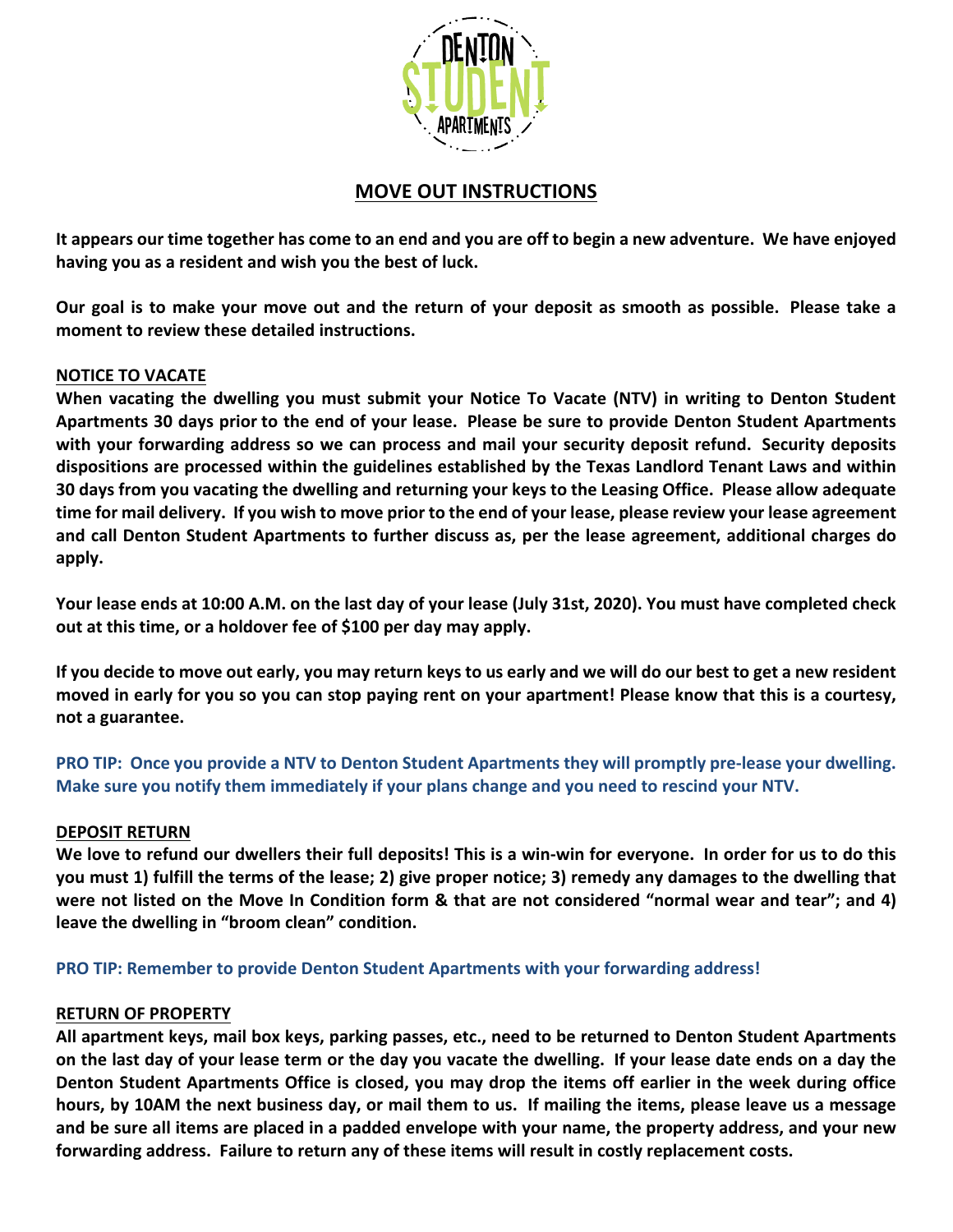## **TRANSFERRING UTILITIES**

**Please contact your Electric & Cable/Internet providers, if applicable, and notify them of the Notice To Vacate date. Denton Student Apartments will not notify these providers on your behalf and they will continue to charge you for service. Please ensure utilities remain in your name until the day you vacate the dwelling to avoid potentially costly damage.**

## **RESIDENT PORTAL & PAYMENTS**

**If you have your rent payments scheduled for AUTOPAY through the resident portal, please be sure to deactivate your payment. If you do not deactivate your payment on time, your bank or credit card company will send a payment even if there are no charges to your account. In the event this happens, Denton Student Apartments will refund your money via paper check within 30 days. Unfortunately, we are not able to stop a payment or transfer funds back into your account.**

## **INSPECTION**

**We will conduct the final move out inspection once you have completely moved out and have returned all keys to the dwelling. We will compare the Move In Inspection notes to the current condition of the dwelling. We do take date stamped photos of the dwelling and any damages or cleaning concerns identified during the inspection. Please have the dwelling in "broom clean" condition and contact Denton Student Apartments if you would like to coordinate an accompanied inspection of the dwelling upon move out. We can only accompany you for an inspection if it is scheduled to take place prior to July 31, we cannot schedule inspections to take place on the last day of the lease.** 

### **PAINTING & PICTURE NAIL HOLES**

**Please do not fill small holes with spackle or try to do touch up painting. Oftentimes this makes the situation worse and requires us to fully repaint the walls (at the dwellers expense). Tiny holes are normally considered normal wear and tear. If you have caused excessive wear and tear on the walls and they need to be painted or touched up, please contact Denton Student Apartments and we can help you through this process.**

#### **REPAIRS**

**If you have caused any damage to the dwelling that requires repair (broken blinds, screens, door handles, trim, cabinets, towel racks, etc.), please contact Denton Student Apartments prior to completing the repairs yourself to ensure the appropriate materials are utilized. Use of unapproved materials will likely still result in damage charges being assessed.** 

#### **CLEANING CHECKLIST**

**We understand cleaning a dwelling you are moving away from during the moving process can be tiresome. We ask that the dwelling be left in "broom clean" condition. Feel free to hire a professional cleaner if you do not have the energy or time to properly clean the dwelling.** 

#### **CARPET:**

**All carpet must be vacuumed and stain free with no signs of pet damage. Carpets that have been damaged due to pets will be replaced and the subfloor will be sealed and treated (at the dwellers expense). Carpets with pet damage that have been cleaned by the dweller will still be replaced due to the subfloor damage.**